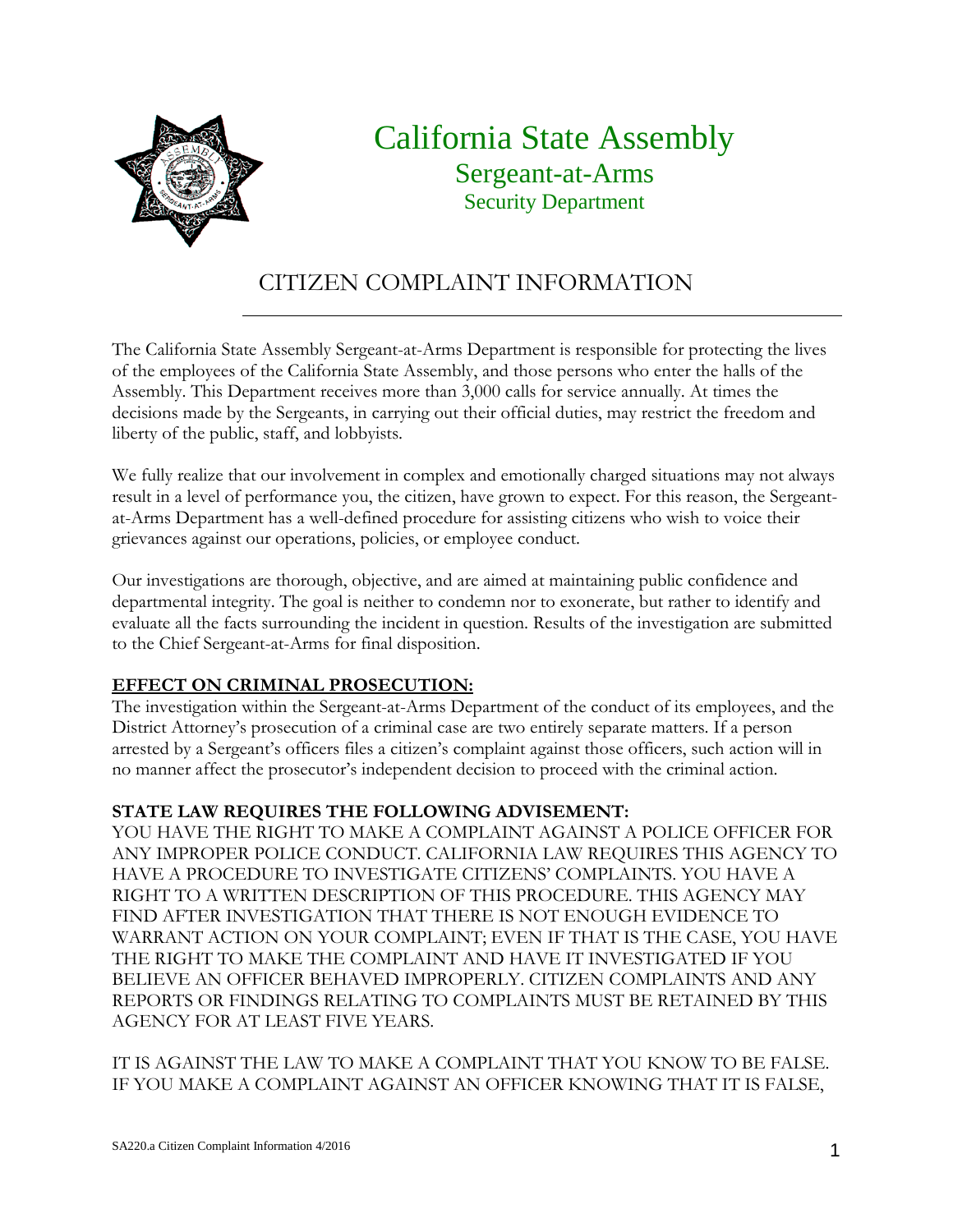#### YOU CAN BE PROSECUTED ON A MISDEMEANOR CHARGE. (CALIFORNIA PENAL CODE SECTION 148.6)

I have read and understood the above statement.

 $\frac{1}{2}$  ,  $\frac{1}{2}$  ,  $\frac{1}{2}$  ,  $\frac{1}{2}$  ,  $\frac{1}{2}$  ,  $\frac{1}{2}$  ,  $\frac{1}{2}$  ,  $\frac{1}{2}$  ,  $\frac{1}{2}$  ,  $\frac{1}{2}$  ,  $\frac{1}{2}$  ,  $\frac{1}{2}$  ,  $\frac{1}{2}$  ,  $\frac{1}{2}$  ,  $\frac{1}{2}$  ,  $\frac{1}{2}$  ,  $\frac{1}{2}$  ,  $\frac{1}{2}$  ,  $\frac{1$ 

#### Complainant

#### CITIZEN COMPLAINT INFORMATION

Procedure: Every citizen has the right to lodge a complaint against either the Assembly Sergeant-at-Arms Department or any individual member employed by the department. Initial complaints may be made by telephone or letter. However, at some time during the process, it will be necessary that the complainant be available for a personal interview. Complaint forms are available in the Chief Sergeant-at-Arms office located in room 3171. Completed forms may either be delivered or mailed to:

#### **CALIFORNIA STATE ASSEMBLY SERGEANT-AT-ARMS' DEPARTMENT Chief Sergeant-at-Arms Office STATE CAPITOL – Room 3171 SACRAMENTO, CA 95814 TELEPHONE: (916) 319-2808**

When a complaint is received, a thorough investigation will be conducted. Upon completion of the investigation, all findings are directed to the Chief Sergeant-at-Arms for his final decision.

In all cases, the citizen making the complaint will be informed of the final disposition of the complaint as allowed by law. Although department investigators will exert every effort to determine the facts of each situation, in those instances where the citizen feels that a proper investigation has not been conducted, the Sergeant's Department urges that person to seek further recourse through any of the outside agencies listed below.

#### SACRAMENTO COUNTY DISTRICT ATTORNEY'S OFFICE 901 G STREET SACRAMENTO, CA 95814 TELEPHONE: (916) 874-6218

CALIFORNIA DEPARTMENT OF JUSTICE 4949 BROADWAY SACRAMENTO, CA 95820 TELEPHONE: (916) 322-3360

#### FEDERAL BUREAU OF INVESTIGATION 2800 COTTAGE WAY SACRAMENTO, CA 95825 TELEPHONE: (916) 481-9110